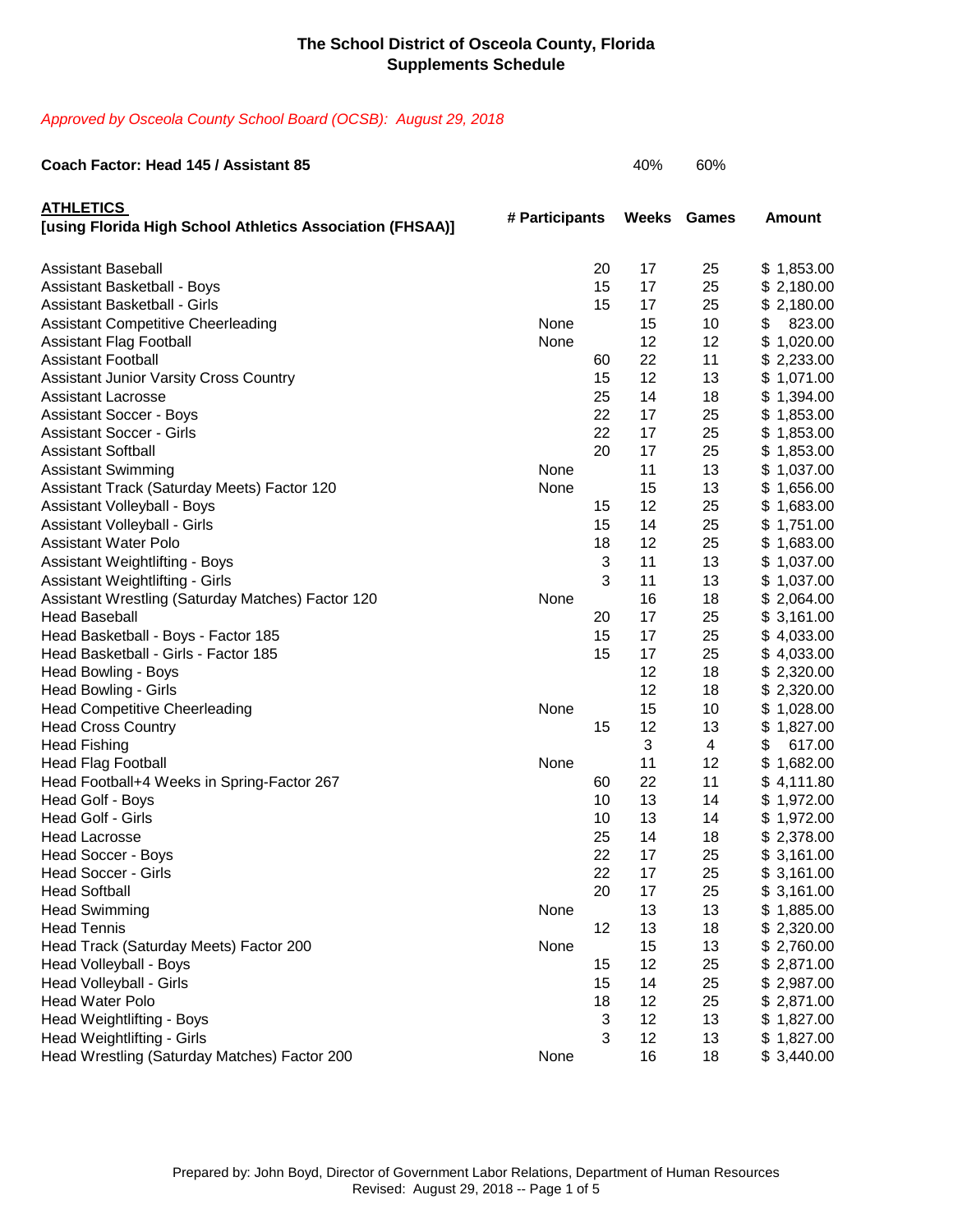### *Approved by Osceola County School Board (OCSB): August 29, 2018*

| <b>ATHLETICS (Continued)</b>                                              | Amount        |
|---------------------------------------------------------------------------|---------------|
| <b>Athletic Director</b>                                                  | \$4,319.00    |
| <b>Assistant Athletic Director</b>                                        | \$2,100.00    |
| <b>Athletic Trainer</b>                                                   | \$4,042.00    |
| Elementary School Extracurricular Coach                                   | 617.00<br>\$  |
| <b>Elementary School Extracurricular Sponsor</b>                          | \$.<br>617.00 |
| Junior Varsity Cheerleading (e.g., \$1439 per sports season up to \$2878) | \$2,878.00    |
| Middle School Assistant Intramural Director                               | 823.00<br>\$. |
| Middle School Athletic Coordinator                                        | \$1,645.00    |
| Middle School Intramural Coach                                            | 617.00        |
| Middle School Flag Football Coach - Girls                                 | \$.<br>617.00 |
| Middle School Intramural Director                                         | \$1,645.00    |
| Ninth Grade Cheerleading (e.g., \$1439 per sports season up to \$2878)    | \$2,878.00    |
| Varsity Cheerleading (e.g., \$1851 per sports season up to \$3702)        | \$3,702.00    |

## **Notes:**

**1. All Coaches will be Grandfathered in to the new Supplement Schedule. No Coach will be paid less of a Supplement.**

**2. The Supplement Schedule is a fair, quantifiable schedule.**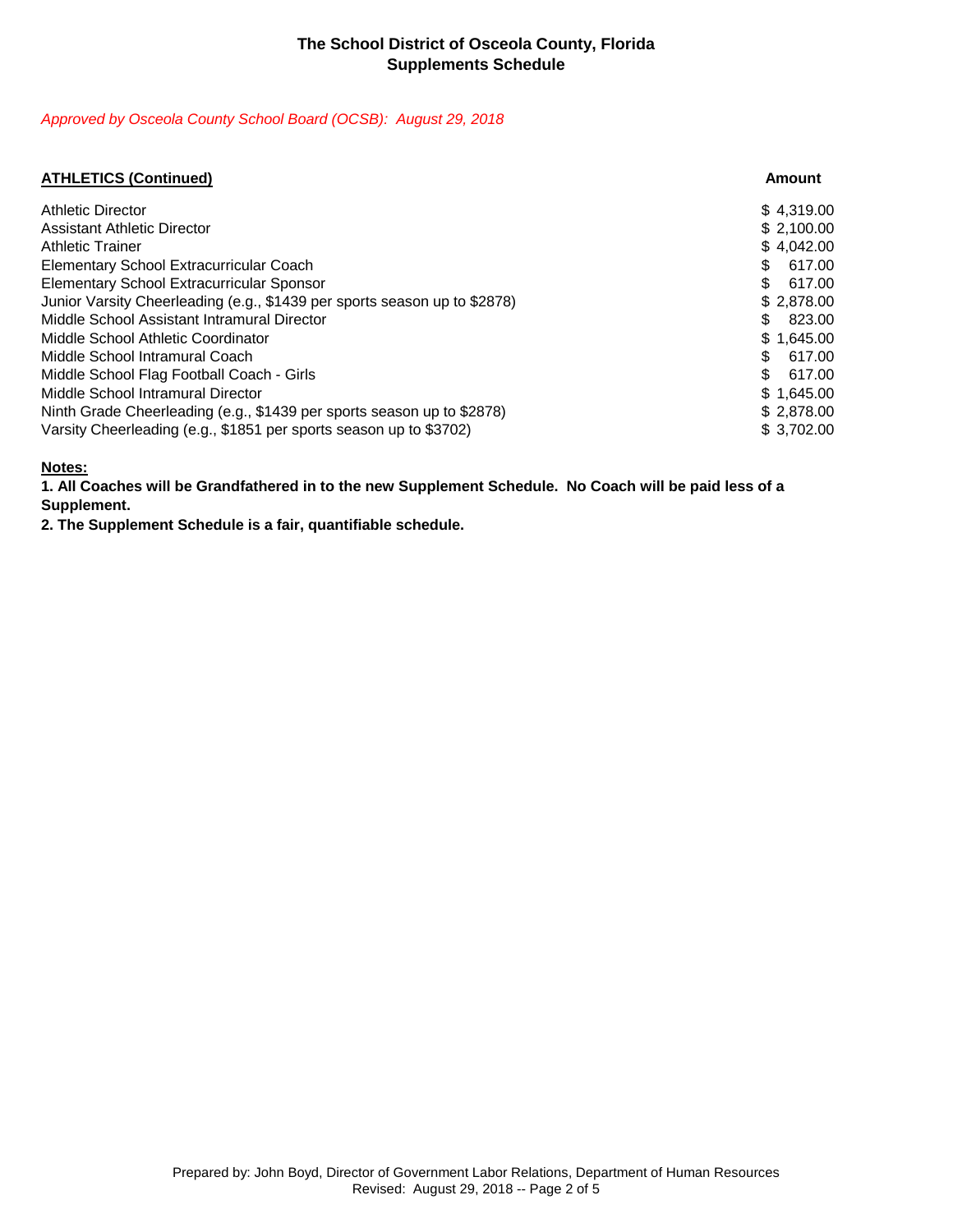### *Approved by Osceola County School Board (OCSB): August 29, 2018*

| <b>ARTS</b>                                            | <b>Weeks</b> | Amount         |
|--------------------------------------------------------|--------------|----------------|
| <b>Arts Director</b>                                   |              | \$2,500.00     |
| <b>High School Accompanist</b>                         | 8            | 500.00<br>\$   |
| <b>High School Choral Director</b>                     | 20           | \$2,468.00     |
| High School Choreographer                              | 8            | \$<br>500.00   |
| <b>High School Costume Designer</b>                    | 8            | \$<br>500.00   |
| <b>High School Dance Teacher</b>                       |              | \$<br>500.00   |
| High School Drama Co-Production Sponsor                |              | \$<br>617.00   |
| <b>High School Drama Director</b>                      |              | \$2,468.00     |
| High School Fight Choreographer                        | 8            | \$<br>500.00   |
| <b>High School Lighting Designer</b>                   | 8            | \$<br>500.00   |
| High School Marching / Concert Band Director           | 39           | 4,113.00<br>\$ |
| <b>High School Marching Band Eurhythmics Assistant</b> | 12           | 500.00<br>\$   |
| <b>High School Marching Band Percussion Assistant</b>  | 12           | \$<br>500.00   |
| High School Marching Band Visual/ Marching Assistant   | 12           | \$<br>500.00   |
| <b>High School Music Director</b>                      | 8            | \$<br>500.00   |
| <b>High School Orchestra Director</b>                  | 30           | \$2,468.00     |
| <b>High School Technical Theatre Assistant</b>         | 8            | \$<br>500.00   |
| Middle School Band Director                            | 20           | \$2,190.00     |
| <b>Middle School Choral Director</b>                   | 12           | \$1,234.00     |
| Middle School Drama Teacher                            | 12           | \$1,234.00     |
| Middle School Orchestra Director                       | 20           | \$2,190.00     |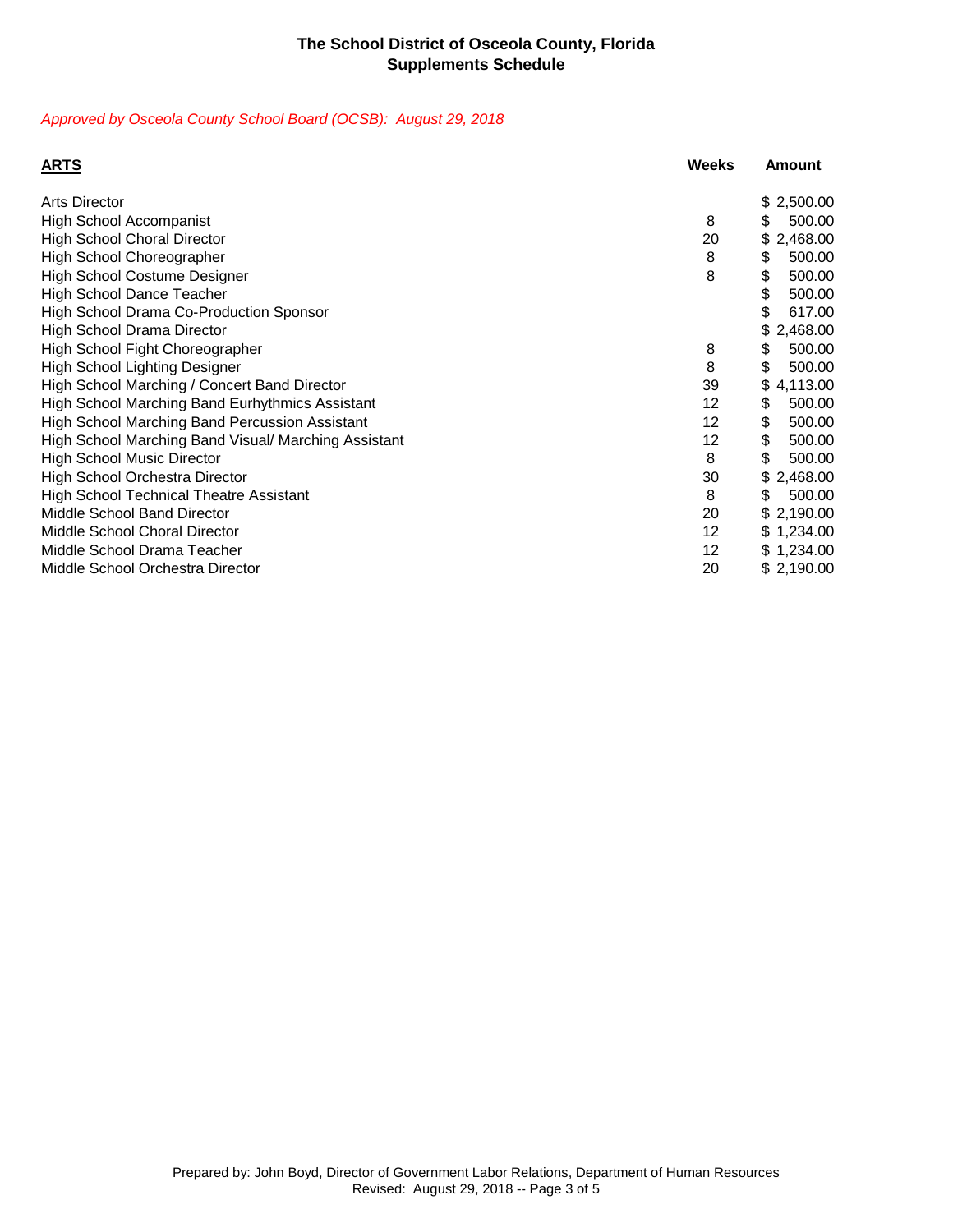## *Approved by Osceola County School Board (OCSB): August 29, 2018*

| <b>CURRICULUM</b>                                                    | <b>Amount</b>  |
|----------------------------------------------------------------------|----------------|
| Co-Curricular                                                        | \$1,028.00     |
| Dean, 1201 ≤ SFTE ≤ 1600                                             | 1,650.00<br>\$ |
| Dean, 1601 ≤ SFTE ≤ 2000                                             | 1,750.00       |
| Dean, $2001 \leq$ SFTE                                               | 1,850.00       |
| Dean, $801 \leq$ SFTE $\leq$ 1200                                    | \$1,550.00     |
| Dean, SFTE ≤ 800                                                     | 1,450.00<br>\$ |
| Elementary School ESE Teacher (Self-Contained)                       | \$<br>823.00   |
| <b>Elementary School Grade-Level Chair</b>                           | \$<br>617.00   |
| <b>Elementary School Yearbook Sponsor</b>                            | \$<br>617.00   |
| <b>Guidance Director</b>                                             | \$<br>823.00   |
| High School ESE Teacher (Self-Contained)                             | \$<br>823.00   |
| High School Academic Competition Bowl Sponsor                        | \$<br>617.00   |
| <b>High School Class Sponsor</b>                                     | \$<br>617.00   |
| <b>High School Department Chair</b>                                  | \$<br>617.00   |
| High School Extracurricular Sponsor (See Contract)                   | \$<br>617.00   |
| <b>High School National Honor Society Sponsor</b>                    | \$<br>823.00   |
| High School Newspaper Sponsor                                        | \$<br>1,028.00 |
| High School Speech & Debate/ Forensics                               | \$<br>617.00   |
| <b>High School Student Council</b>                                   | 617.00<br>\$   |
| <b>High School Yearbook Sponsor</b>                                  | 1,645.00       |
| Middle School Academic Competition Bowl Sponsor                      | \$<br>617.00   |
| Middle School Department Chair                                       | \$<br>617.00   |
| Middle School ESE Teacher (Self-Contained)                           | \$<br>823.00   |
| Middle School Grade Level Chair                                      | \$<br>617.00   |
| Middle School Newspaper Sponsor                                      | \$<br>823.00   |
| Middle School Yearbook Sponsor                                       | 1,028.00       |
| Resource Compliance Specialist (School-Based or District Equivalent) | 823.00<br>\$   |
| <b>Special Olympics Director</b>                                     | \$<br>823.00   |
| Test Coordinator, 1201 ≤ SFTE ≤ 1600                                 | 1,128.00       |
| Test Coordinator, 1601 ≤ SFTE ≤ 2000                                 | \$1,228.00     |
| Test Coordinator, 2001 ≤ SFTE                                        | \$1,328.00     |
| Test Coordinator, 801 ≤ SFTE ≤ 1200                                  | \$<br>1,028.00 |
| Test Coordinator, SFTE ≤ 800                                         | \$<br>928.00   |

### **Abbreviation(s) Key:**

ESE = Exceptional Student Education SFTE = Student Full Time Equivalent